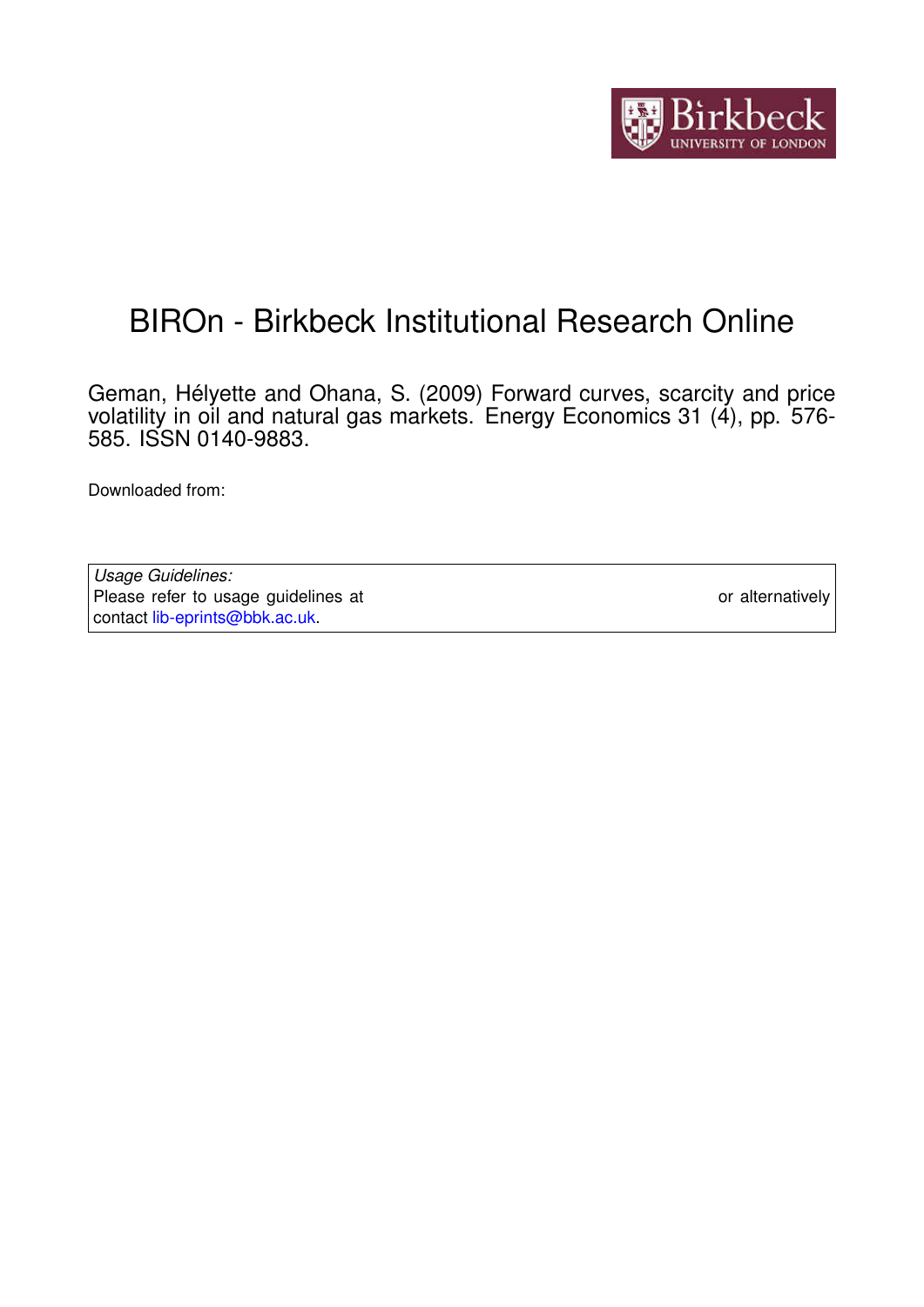

# **[BIROn](http://eprints.bbk.ac.uk/irstats.cgi)** - Birkbeck Institutional Research Online

Enabling open access to Birkbeck's published research output

# Forward curves, scarcity and price volatility in oil and natural gas markets

# **Journal Article**

<http://eprints.bbk.ac.uk/1942>

Version: Pre-print

## **Citation:**

Geman, H.; Ohana, S. (2009) Forward curves, scarcity and price volatility in oil and natural gas markets - *Energy Economics* 31(4), pp. 576-585

© 2009 Elsevier

Publisher version available at: <http://dx.doi.org/10.1016/j.eneco.2009.01.014>

All articles available through Birkbeck ePrints are protected by intellectual property law, including copyright law. Any use made of the contents should comply with the relevant law. \_\_\_\_\_\_\_\_\_\_\_\_\_\_\_\_\_\_\_\_\_\_\_\_\_\_\_\_\_\_\_\_\_\_\_\_\_\_\_\_\_\_\_\_\_\_\_\_\_\_\_\_\_\_\_\_\_\_\_\_\_\_

[Deposit Guide](http://eprints.bbk.ac.uk/deposit_guide.html)

\_\_\_\_\_\_\_\_\_\_\_\_\_\_\_\_\_\_\_\_\_\_\_\_\_\_\_\_\_\_\_\_\_\_\_\_\_\_\_\_\_\_\_\_\_\_\_\_\_\_\_\_\_\_\_\_\_\_\_\_\_\_

Contact: [lib-eprints@bbk.ac.uk](mailto:lib-eprints@bbk.ac.uk)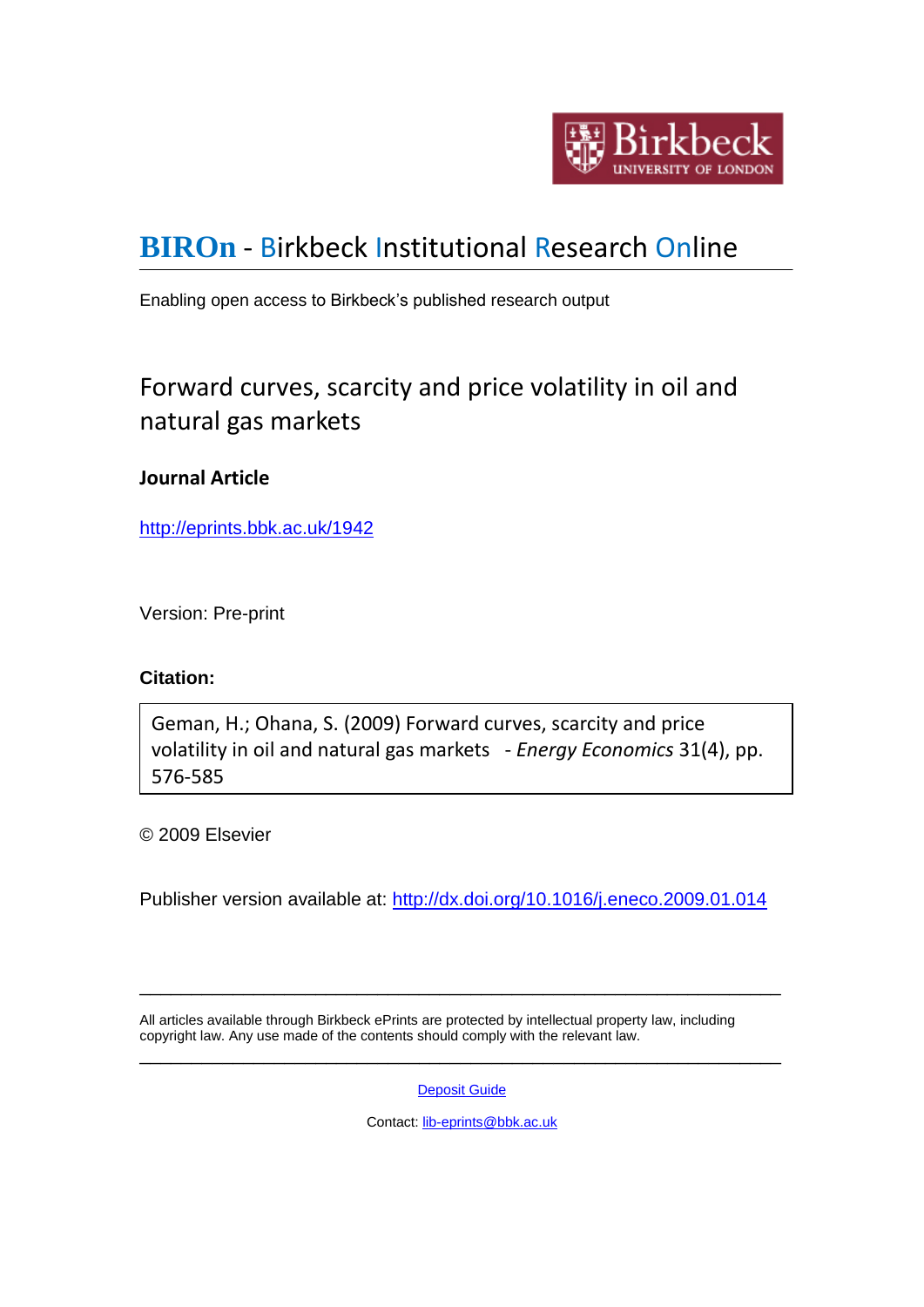# **Forward Curves, Scarcity and Price Volatility in Oil and Natural Gas Markets**

**Hélyette Geman**, Birkbeck, University of London and ESCP Europe

> **Steve Ohana**, Birkbeck, University of London

### Abstract

The role of inventory in explaining the shape of the forward curve and spot price volatility in commodity markets is central in the theory of storage developed by Kaldor (1939) and Working (1949) and has since been documented in a vast body of financial literature, including the seminal paper by Fama and French (1987) on metals. The goal of this paper is twofold: i) validate in the case of oil and natural gas the use of the slope of the forward curve as a proxy for inventory; in contrast to Fama and French however, our slope is defined in order to filter out seasonality. ii) analyze directly for these two major commodities the relationship between inventory and price volatility. In agreement with the theory of storage, we find the negative correlation to be significant during those periods when the inventory is below the historical average (*scarcity*). Our results are illustrated by the analysis of a 20 year-database of US oil and natural gas prices and inventory.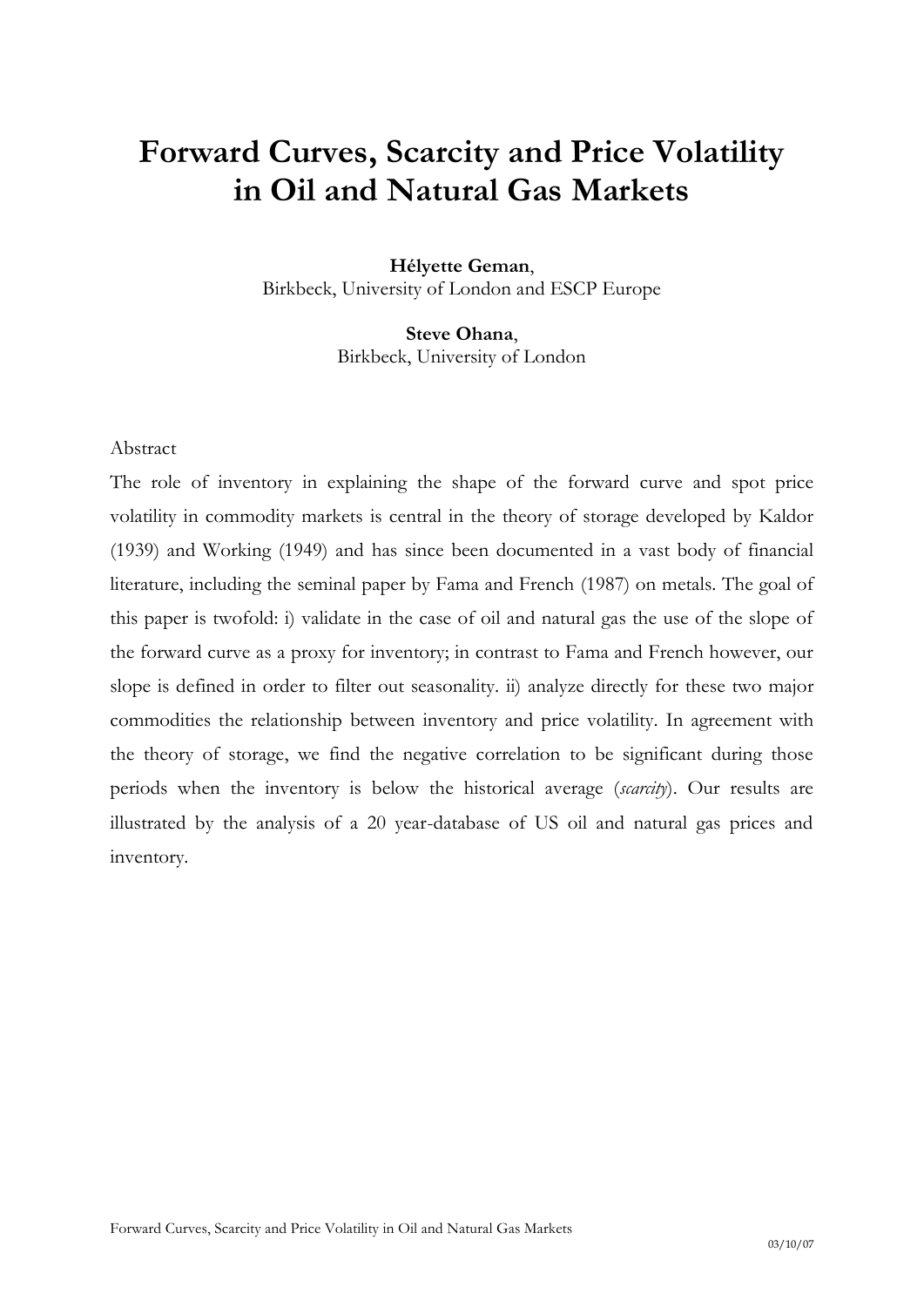#### **I. Introduction**

The high activity recently experienced in the crude oil and natural gas markets over the last few years with the arrival of hedge funds and other new players has led researchers and practitioners to focus on these crucial commodities. Our goal in this paper is to give a particular attention to two quantities which play a key role in economics and finance, namely the shape of the forward curve and the spot price volatility.

The theory of storage introduced in the founding papers by Kaldor (1939), Working (1948, 1949), Telser (1958), Brennan (1958), asserts that the holder of some inventory of a commodity earns a "convenience yield" because readily available stocks allow him to respond more efficiently to unexpected supply-and-demand shocks and avoid costly disruptions in the manufacturing process. In the financial literature, this convenience yield - usually denoted as y – is exhibited in the spot forward relationship derived from no arbitrage arguments, under the following form

$$
f^T
$$
 $\left( \frac{1}{2} S \right) + \left( \left( \frac{1}{2} \right) C \right) + C \left( \frac{1}{2} T \right) + C \left( \frac{1}{2} T \right) + C \left( \frac{1}{2} T \right) + C \left( \frac{1}{2} T \right) + C \left( \frac{1}{2} T \right) + C \left( \frac{1}{2} T \right) + C \left( \frac{1}{2} T \right) + C \left( \frac{1}{2} T \right) + C \left( \frac{1}{2} T \right) + C \left( \frac{1}{2} T \right) + C \left( \frac{1}{2} T \right) + C \left( \frac{1}{2} T \right) + C \left( \frac{1}{2} T \right) + C \left( \frac{1}{2} T \right) + C \left( \frac{1}{2} T \right) + C \left( \frac{1}{2} T \right) + C \left( \frac{1}{2} T \right) + C \left( \frac{1}{2} T \right) + C \left( \frac{1}{2} T \right) + C \left( \frac{1}{2} T \right) + C \left( \frac{1}{2} T \right) + C \left( \frac{1}{2} T \right) + C \left( \frac{1}{2} T \right) + C \left( \frac{1}{2} T \right) + C \left( \frac{1}{2} T \right) + C \left( \frac{1}{2} T \right) + C \left( \frac{1}{2} T \right) + C \left( \frac{1}{2} T \right) + C \left( \frac{1}{2} T \right) + C \left( \frac{1}{2} T \right) + C \left( \frac{1}{2} T \right) + C \left( \frac{1}{2} T \right) + C \left( \frac{1}{2} T \right) + C \left( \frac{1}{2} T \right) + C \left( \frac{1}{2} T \right) + C \left( \frac{1}{2} T \right) + C \left( \frac{1}{2} T \right) + C \left( \frac{1}{2} T \right) + C \left( \frac{1}{2} T \right) + C \left( \frac{1}{2} T \right) + C \left( \frac{1}{2} T \right) + C \left( \frac{1}{2} T \right) + C \left( \frac{1}{2} T \right) + C \left( \frac{1}{2} T \right) + C \left( \frac{1}{2} T \right) +$ 

where:

- $f^T$   $\bigcap$  denotes the forward price of the commodity at date t for delivery at date T
- $c \in T$  is the (annual) cost of storage
- **r** $\langle$ , T is the (annual) interest rate over the period (t, T)
- $\cdot$  y  $\P, T$  is the marginal convenience yield derived from an additional unit of inventory.

The quantity *S t*  $f$  **f**  $f$   $f$   $f$   $f$   $f$   $f$   $f$   $f$   $f$  $T = f^T \sum S \prod + r(t,T)$  represents the interest-adjusted spread of

the forward curve relative to the spot price (or the first-near by). This adjusted spread reflects the storage cost and convenience yield over the period  $(t,T)$ . It was analyzed by Brennan (1958) and Telser (1958) in the context of several agricultural commodities. Their findings were the following: when stocks decline, the adjusted spread becomes negative (and spot price volatility increases). Indeed, during low inventory periods, sudden shifts in demand cannot be easily absorbed by inventory and spot prices are likely to exceed Futures prices due to a high convenience yield. Conversely, when inventory levels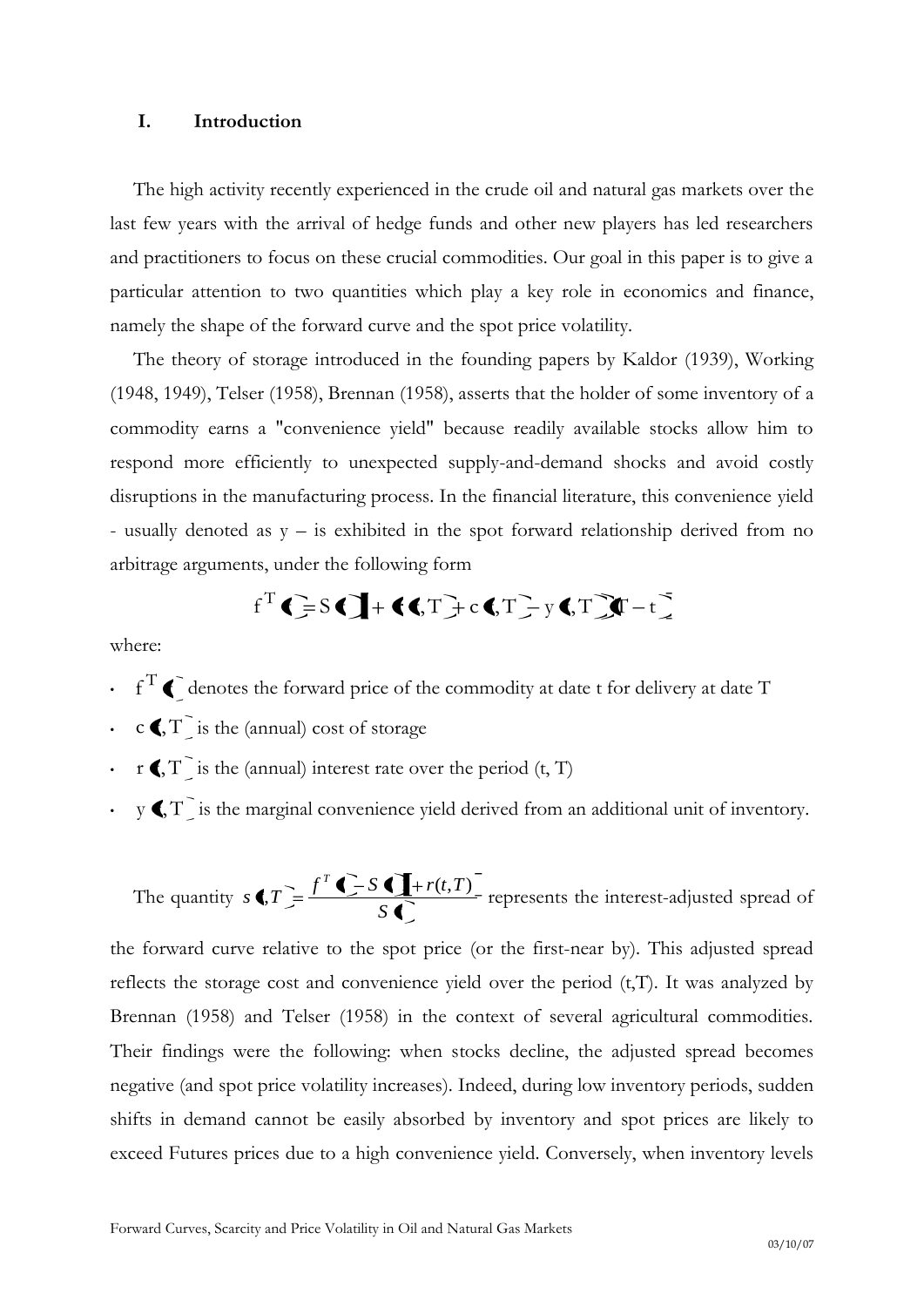are adequate, the change in demand can be addressed by resorting to storage; the convenience yield is then low and the Futures prices greater than spot prices due to the cost of storage. Hence, the adjusted spread is positive when inventories are high. Keynes (1930) was the first one to study the relationship between inventory and the shape of the forward curve, and exhibit positive correlation between backwardation (negative spread of the forward curve) and stockouts. Let us note that the spread, in contrast to inventories, has the merit of being an observable quantity for all commodities traded on an Exchange, which is the case for most of them today (CBOT, NYMEX, MCX). In a seminal paper, Fama and French (1987) take as a given the property of the spread being an adequate proxy for inventory. This allows them to analyze 21 commodities, metals in particular, for which good inventory data were often missing in their period of analysis. Other authors (see for instance Williams and Wright (1989)) proceed in the same manner. Ng and Pirrong (1994) examine four industrial and one precious metals over the period 1986-1992 and use the same proxy for inventory to conclude that fundamentals drive metal prices dynamics.

Besides the relationship between inventory and the shape of the forward curve, a number of authors have investigated another component of the theory of storage, namely the relationship between inventory and commodity price volatility. The volatility of a commodity tends to be inversely related to the level of global stocks. In the case of a stock outage, spot prices change dramatically in response to shocks in demand if inventories are not available to provide a buffering effect (electricity being the most extreme example as it is essentially non storable). Many authors, including Working (1948, 1949) and Williams (1986), analyze agricultural commodities and exhibit a negative relationship between the adjusted spread and variance of commodity spot prices. The statistical study performed by Fama and French (1987) on a variety of commodity Futures including metals, wood and live cattle shows that the variance of prices decreases with inventory levels; the adjusted spread is used as a proxy for inventory. Fama and French (1988) exhibit that in the case of metals, spot prices are more variable than Futures prices. Williams and Wright (1991) analyze a quarterly model involving a yearly production of an agricultural commodity and identify that price volatility regularly increases after harvest time until the next one. Ng and Pirrong (1994) also study metals, employ the same proxy for inventory and find that both spot and forward return variances increase with low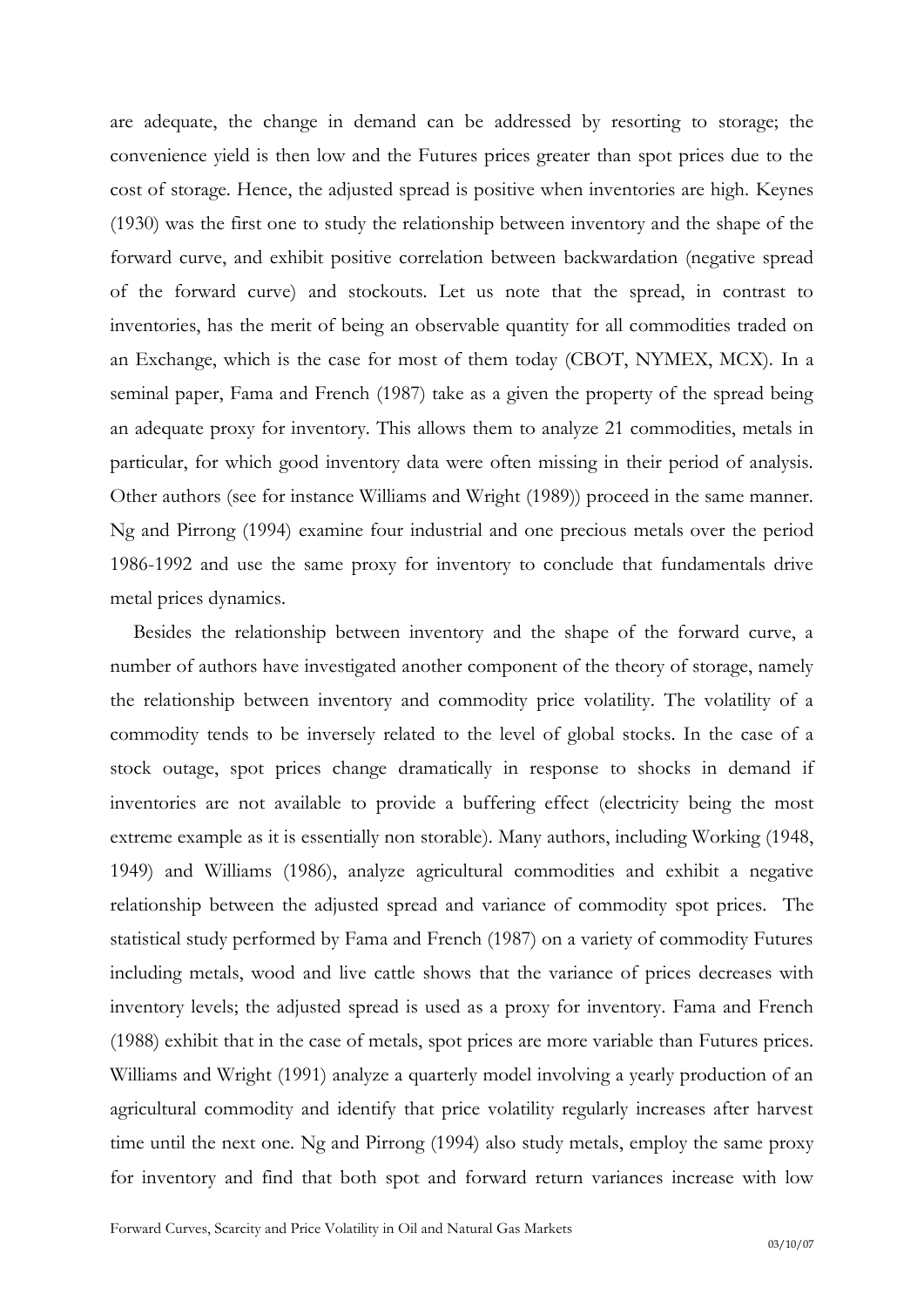inventory. Exploiting the dependence between the current commodity price and the expectation of future prices at a given inventory level, Deaton and Laroque (1992) find that the conditional variance of prices increases with current price and decreases with higher stocks. Geman and Nguyen (2005) reconstruct a database of soybean world inventory and exhibit a quasi-perfect affine relationship between spot price volatility and *scarcity*, defined as inverse inventory.

Our goal in this paper is to revisit some of the above mentioned issues in the particular context of oil and natural gas, two commodities which have been in the forefront of the actuality over the last few years. Firstly, we empirically document on a database of US Futures prices and inventory, the remarkable relationship between inventory and the adjusted spread; we define this adjusted spread in a way that filters out seasonality when it exists (natural gas). Secondly we focus our attention on volatility, a key quantity in all financial and commodity markets. We show that in the case of oil and natural gas, both storable energy commodities, inventory is negatively correlated to volatility in periods where stocks are below their historical average (scarcity), while, otherwise the correlation is low (for crude oil) or non-significant (for natural gas). Moreover, the negative correlation during times of scarcity is more pronounced in the case of natural gas. This suggests that for oil, other issues such as the availability of oil refineries, information release on depleting oil underground reserves worldwide<sup>1</sup>, and geopolitical events are also key drivers of spot price volatility.

The remainder of the paper is organized as follows. Section 2 exhibits the remarkable relationship, in the case of oil and natural gas, between adjusted spread and inventory data; Section 3 examines for both commodities the comovements between inventory and price volatility. Section 4 contains some concluding comments.

 $\overline{a}$ 

<sup>&</sup>lt;sup>1</sup> Let us note that the issue of reserves of oil and natural gas is a crucial subject in its own right; see Adelman and Watkins (2005) for the analysis of the unit value of in-ground proved oil reserves and natural gas reserves in the United States.

Forward Curves, Scarcity and Price Volatility in Oil and Natural Gas Markets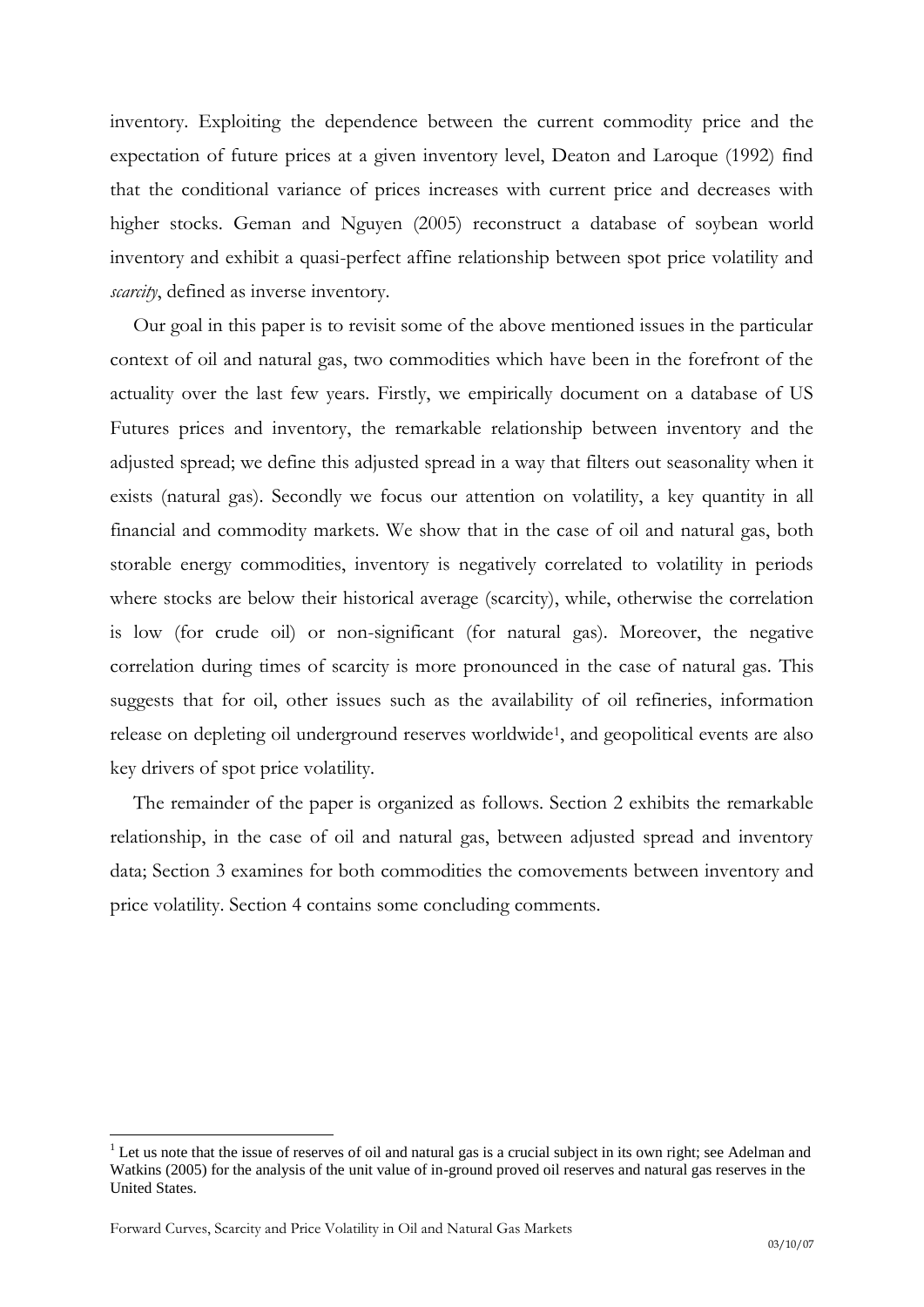## **I. Adjusted spread and Inventory in oil and gas markets**

In the first part of this section, we wish to analyze, in the context of US oil and natural gas, the joint evolution of inventory and adjusted spread over time periods of respectively 16 years and 13 years.

### *Description of the data*

i) The price database comprises daily observations of NYMEX monthly Futures prices over the period January 1990 to August 2006 for oil and over the period January 1993 to August 2006 for gas; maturities range from 1 month to 13 months (see Figures 1 and 2). The daily forward curve slope or adjusted spread is defined as:

adjusted spread = 
$$
\frac{Futures 13M - Futures 1M.(1 + rate 1Y)}{Futures 1M}
$$

where Futures 1M and Futures 13M respectively denote the first-month and 13 month Futures prices and rate 1Y represents the one-year US interest rate<sup>2</sup> .

The monthly average forward curve slope is computed as the average of daily forward curve slopes between two consecutive rolling dates. We choose an interval of 12 months between the short term and the long term contracts in order to filter out the seasonality of the natural gas forward curve in the calculation of the adjusted spread.

We observe that in the case of crude oil (see Fig. 4), the forward curve is mostly backwardated, a feature often identified in the literature (see for instance Gabillon (1991)).

<sup>&</sup>lt;sup>2</sup> The daily US yield curve was obtained from the website of the US department of Treasury, i.e. www.treas.gov.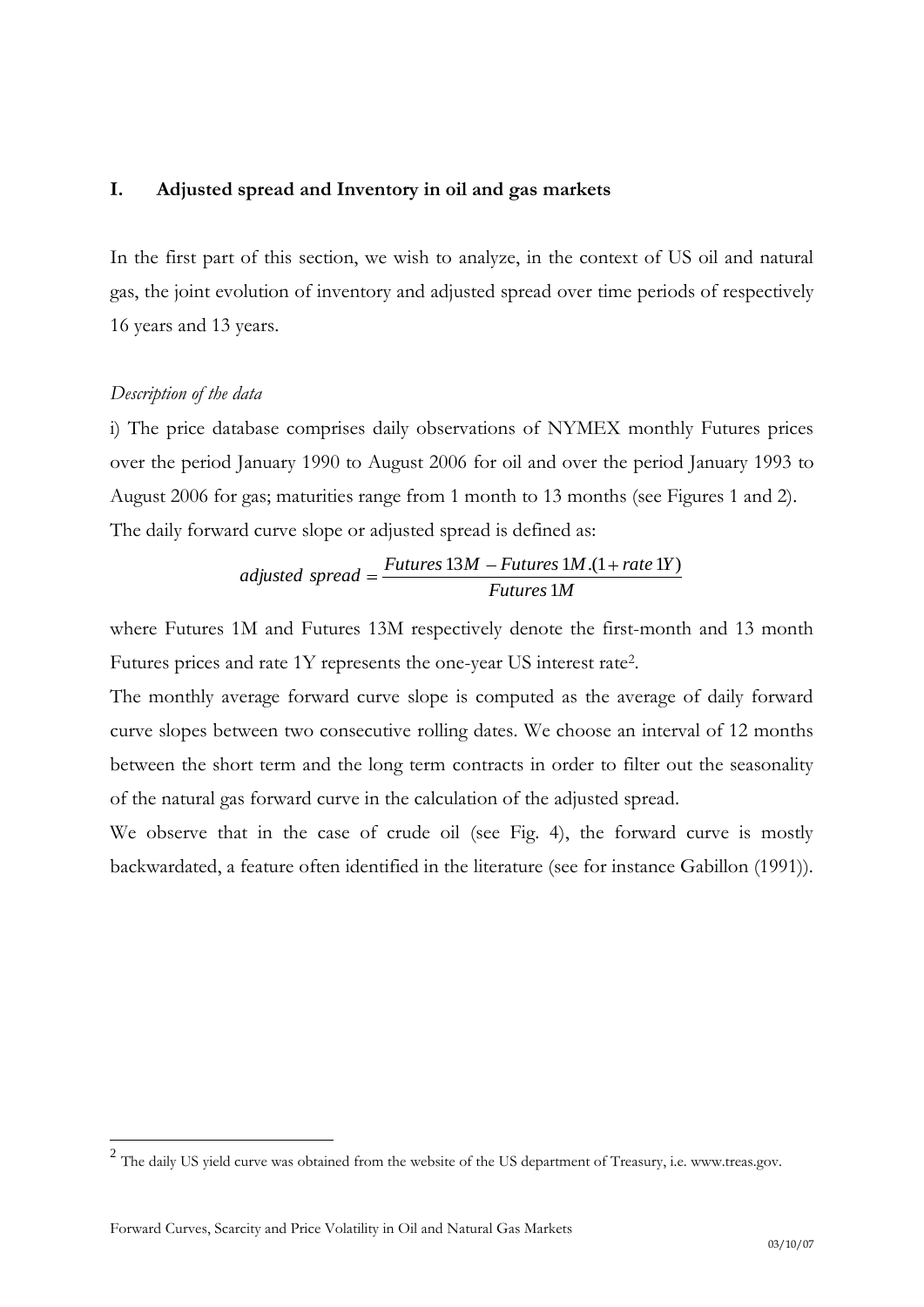

**Fig 1**: *Daily front-month and 13th month Natural Gas futures prices (\$/MMBtu)*



**Fig 2**: *Daily front-month and 13th month Crude Oil futures prices (\$/Barrel)*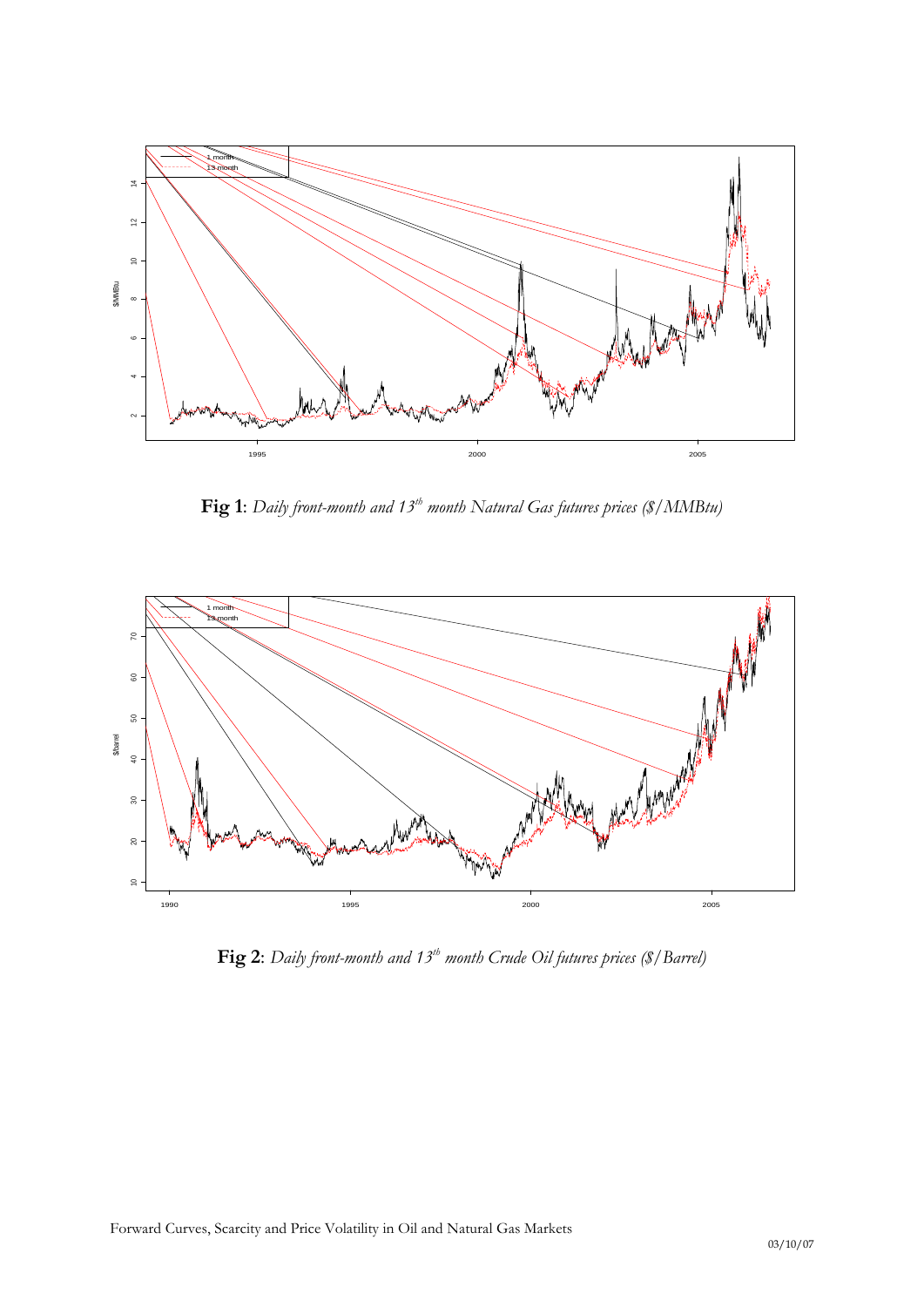

**Fig 3**: *Monthly Natural Gas adjusted spread*



**Fig 4**: *Monthly Crude Oil adjusted spread*

ii) Turning to inventory, data were taken from the Department of Energy (DoE) Energy Information Administration website [\(www.eia.doc.gov\)](http://www.eia.doc.gov/) :

a) For natural gas, we collected the volume of natural gas stocks in the United States at the end of each month during the period December 31, 1992 to July 31, 2006. The inventory data exhibit a strong seasonality - as could be expected from the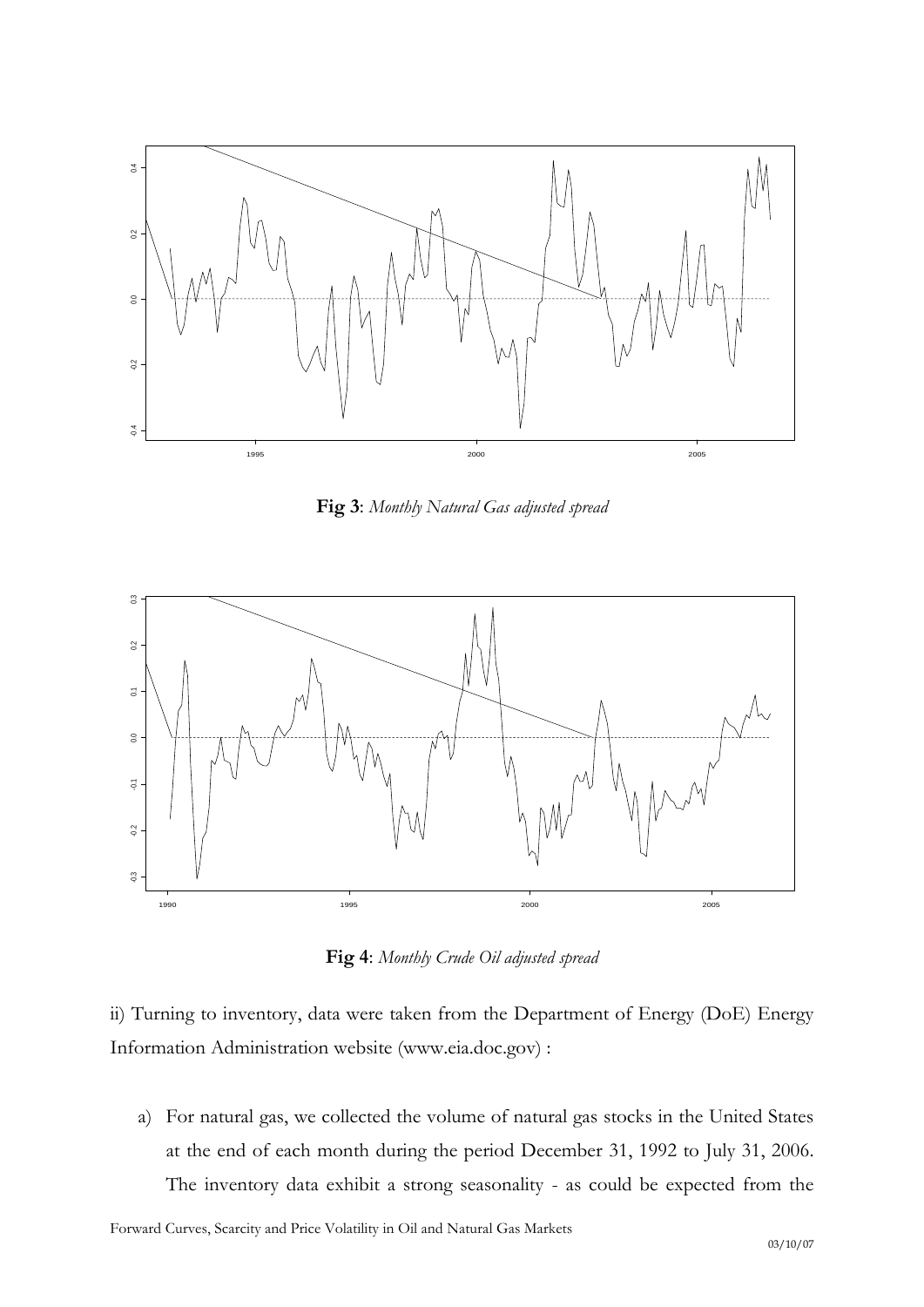seasonal use of natural gas. To deseasonalize natural gas inventory data, we regress inventory on trigonometric functions of time and obtain the following decomposition (the t-values are reported in parentheses under each estimated coefficient):

$$
I_t = 2.11 + 0.63 \cos(2\pi t/12) - 0.64 \sin(2\pi t/12) + 0.17 \cos(2\pi t/6) + \widetilde{I}_t
$$
  
(10.82) (10.82)

where  $I_t$  refers to the original and  $\tilde{I}_t$  deseasonalized inventory. The trigonometric fit is illustrated in Figure 5.

b) For the oil inventory, we gathered the volumes of all petroleum products stored in OECD countries at the end of each month from the end of December 1989 to the end of July 2006. The inventory data exhibit a positive drift, translating the growth of the world oil consumption. Over the past 30 years, daily oil consumption has risen by approximately 30 million barrels: Asia has represented half of this growth in demand, the rest being accounted for by developed countries in particular. To detrend crude oil inventory data, we regress inventory on time, obtaining the following trend for the petroleum products inventory (the t-values are reported in parenthesis under each estimated coefficient):

$$
I_t = \underset{(286.83)}{3.70} + 0.0017 \t t + \widetilde{I}_t
$$

where  $I_t$  refers to the original and  $\tilde{I}_t$  to the detrended petroleum products inventory. The linear fit is illustrated in Figure 6.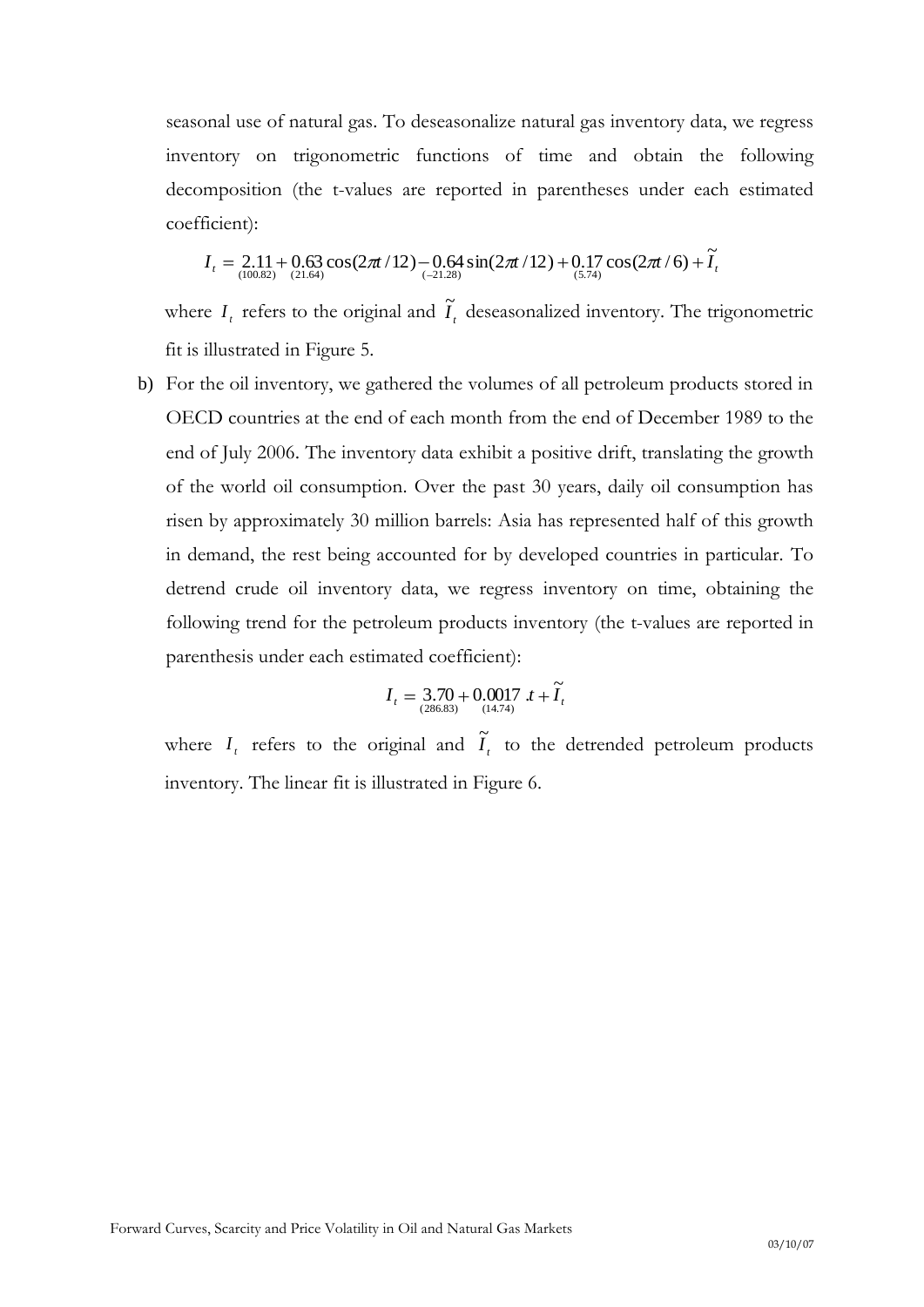

**Fig 5**: *US Natural Gas inventory at the end of each month (in Trillion Cubic Feet) and trigonometric fit (dotted line)*



**Fig 6**: *Petroleum products inventory in OECD countries at the end of each month (in Billion barrels) and linear fit (dotted line)*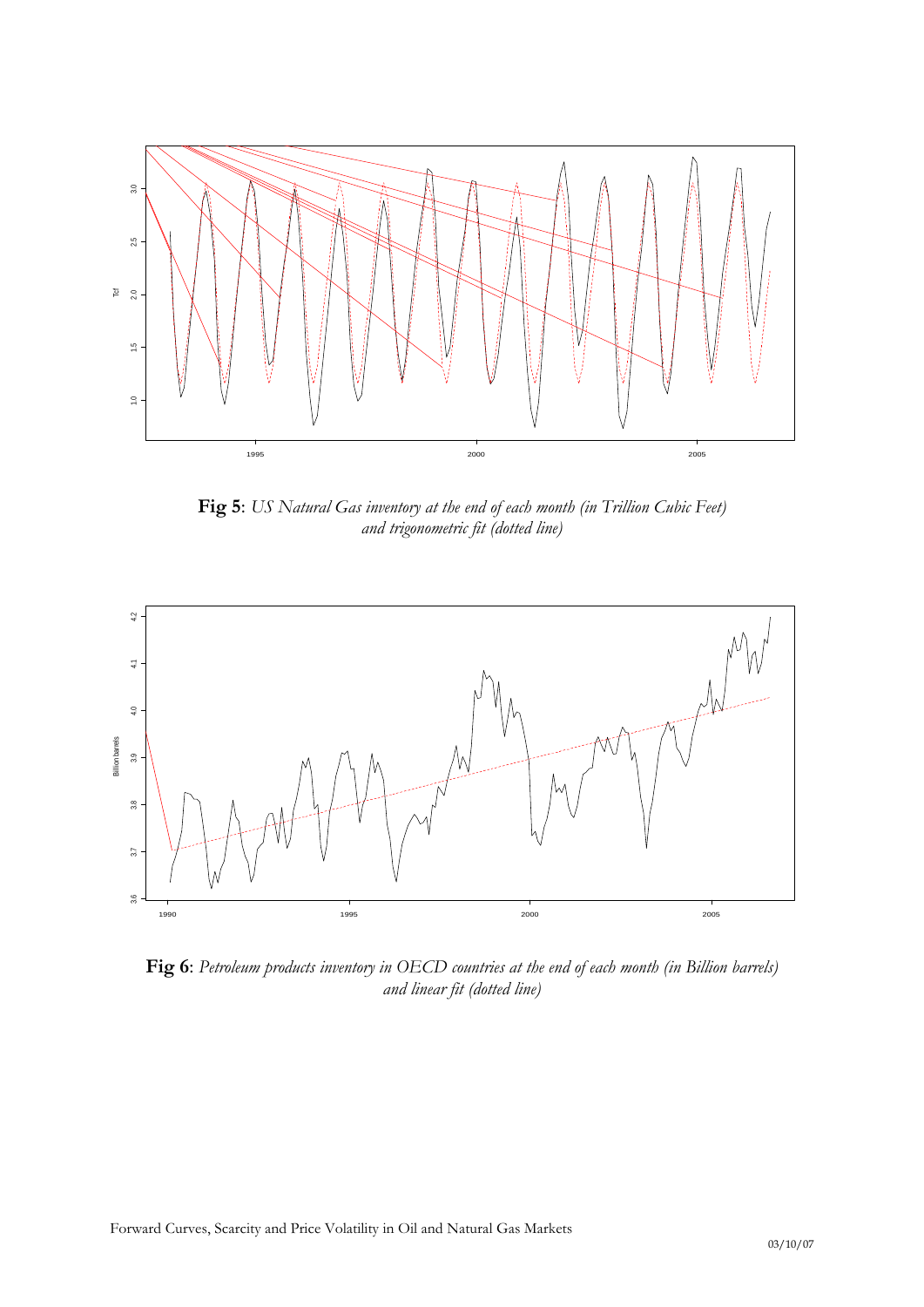#### *Stationarity tests:*

ADF stationarity tests<sup>3</sup> on the gas (resp. oil) adjusted spreads and deseasonalized (resp. detrended) inventories reported on Table 2 reject the hypothesis Ho of a unit root with 95% confidence:

|     | Spread  | inventory |
|-----|---------|-----------|
| Gas | $-3.33$ |           |
|     |         |           |

**Tab 1**: *Augmented-Dickey-Fuller unit root tests (using 5 lags and including a constant but no linear time trend in the regression) performed on gas (resp. oil) adjusted spreads and deseasonalized (resp. detrended) inventory: the statistics of the tests are reported in the two right columns; the 5% (resp. 1%) critical value is -2.88 (resp. -3.46)*

#### *Results of the regression of adjusted spread on inventory*

1) For natural gas, we obtain the following regression of the gas monthly adjusted spread (here denoted spread,) during month t on the deseasonalized inventory at the end of month t-1 (the t-values are reported in parentheses under each estimated coefficient):

$$
spread_{t} = +0.022 + 0.47 \widetilde{I}_{t-1} + \varepsilon_{t} \qquad (1)
$$

where the  $\mathbb{R}^2$  of the regression is 54.76 %

2) For oil, we regress the crude oil monthly adjusted spread on the one-month-lagged original inventory (denoted  $I_{t-1}$ ), on the one hand, and the one-month-lagged *detrended* inventory on the other hand. The results go as follows (the t-values are reported in parentheses under each estimated coefficient):

a) regression of the adjusted spread on the original inventory:

$$
spread_{t} = -1.21 + 0.30 I_{t-1} + \varepsilon_{t}
$$
 (2)

 $R<sup>2</sup>$  of the regression: 11.76 %

 $\overline{a}$ 

b) regression of the adjusted spread on the detrended inventory:

$$
spread_{t} = -0.051 + 0.78 \tilde{I}_{t-1} + \varepsilon_{t} \qquad (2-bis)
$$

 $_{t-i}$   $\top$   $\boldsymbol{\epsilon}$ <sub>t</sub> *p i*  $x_t = \mu + \lambda t + \alpha x_{t-1} + \sum \beta_i \Delta x$ 1  $\sum_{i=1}^{n} \sum_{i=1}^{n} \sum_{i=1}^{n} t_i + \varepsilon_i$ ; the statistics of the test is the t-value of the coefficient  $\alpha$ ,

which has a documented distribution under the hypothesis H0 that  $\alpha = 0$  (presence of a unit root).

<sup>3</sup> The Augmented-Dickey-Fuller test with constant and time trend and p lags tests the significance of the coefficient  $\alpha$  in the linear model: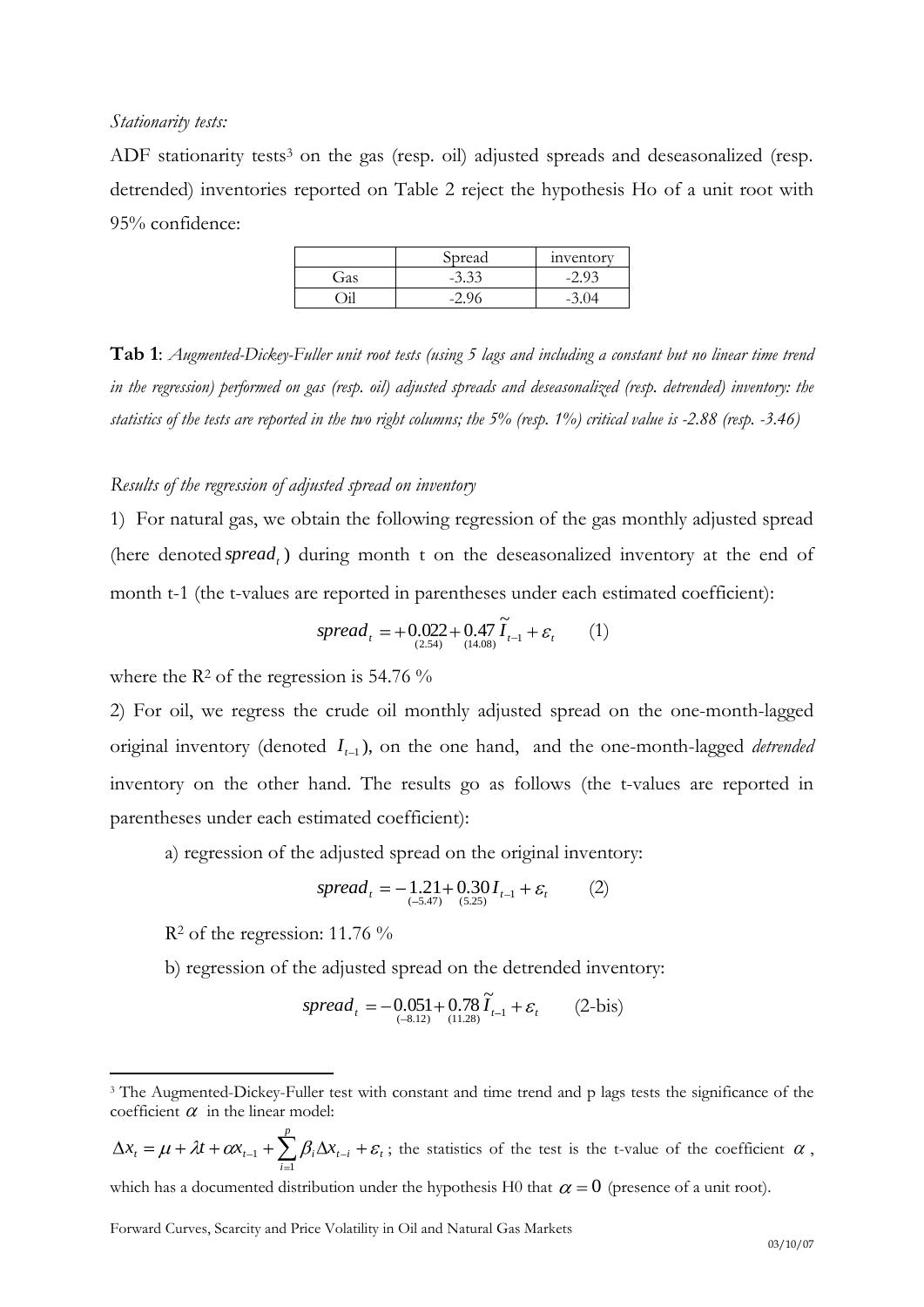### R<sup>2</sup> of the regression: 38.82 %

As could be expected from the clear upward trend in oil inventory over the period 1990- 2006, the R<sup>2</sup> is significantly higher after detrending.

As a conclusion, we can state that for both oil and natural gas, inventory is a very good explanatory factor of the (adjusted) slope of the forward curve. Figures 7 to 10 illustrate the goodness-of-fit for the two energy commodities.



**Fig 7**: *Natural Gas adjusted spread (full line) and fitted to the deseasonalized inventory (dotted line)*



**Fig 8**: *Crude Oil adjusted spread (full line) and fitted to the detrended inventory (dotted line)*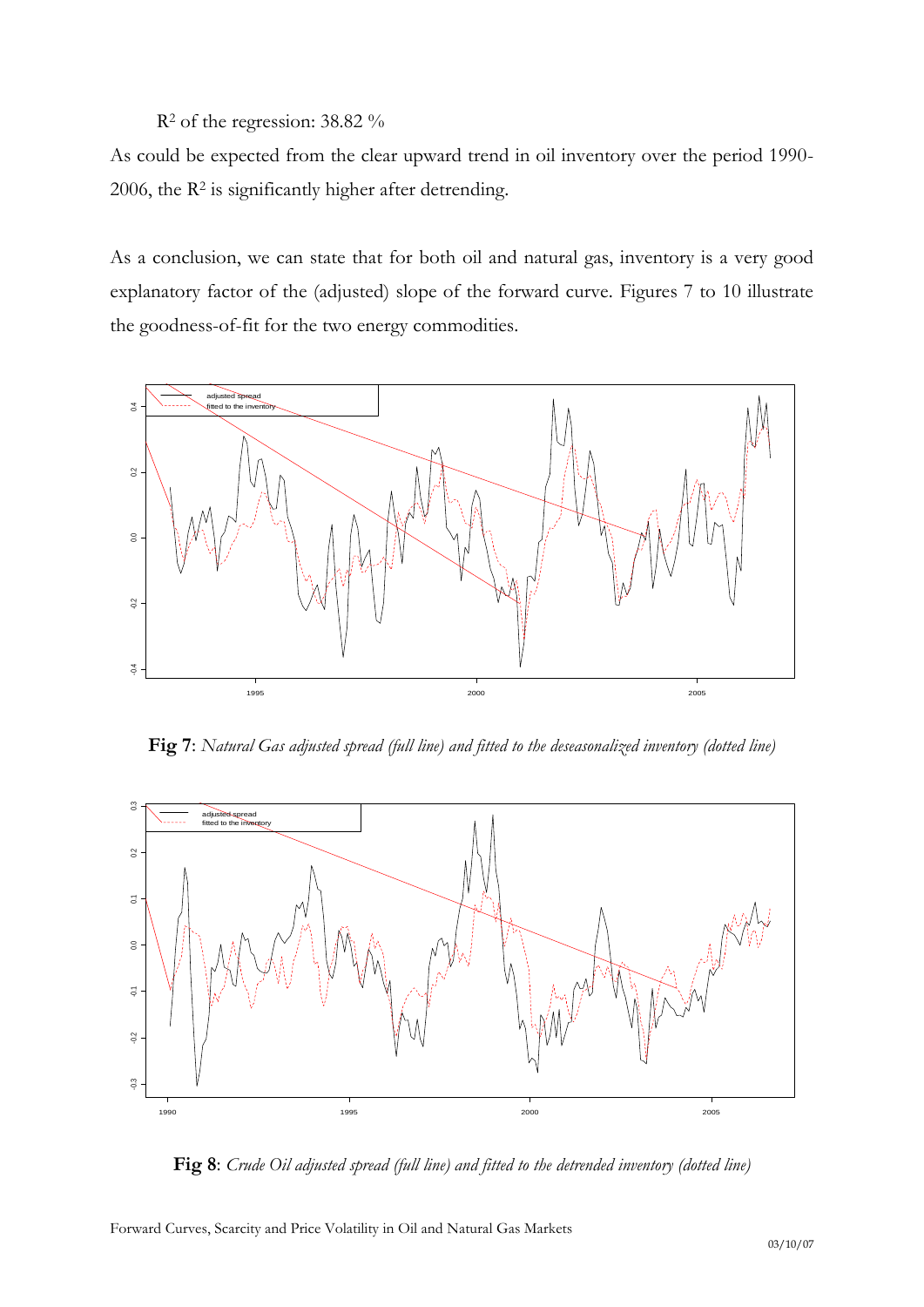

**Fig 9**: *Natural Gas adjusted spread in terms of the deseasonalized inventory and best linear fit*



**Fig 10**: *Crude Oil adjusted spread in terms of the detrended inventory and best linear fit*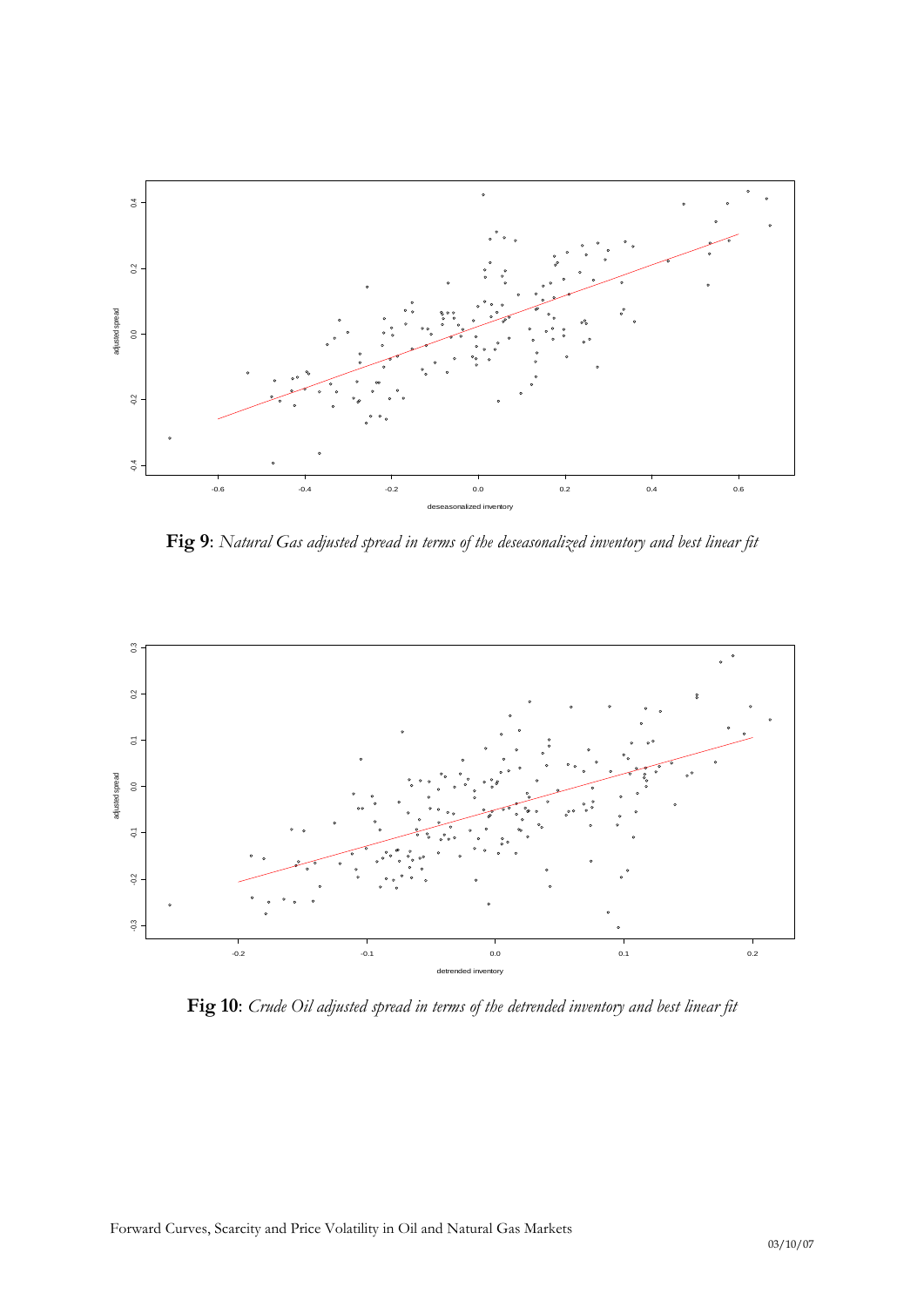#### *Analysis of the causality between inventory and adjusted spread*

As a complement to the previous regressions, our objective here is to study the dynamics of the pair (inventory, adjusted spread)<sup>4</sup>, and in particular the causality relations existing between inventory and adjusted spread.

We calibrate the following VAR(1) model for natural gas and crude oil:

$$
\begin{pmatrix} \widetilde{I}_t \\ spread_t \end{pmatrix} = \begin{pmatrix} C^1 \\ C_2 \end{pmatrix} + \Gamma \begin{pmatrix} \widetilde{I}_{t-1} \\ spread_{t-1} \end{pmatrix} + \begin{pmatrix} \varepsilon_t^1 \\ \varepsilon_t^2 \end{pmatrix}
$$

where:

$$
- \begin{pmatrix} C^1 \\ C_2 \end{pmatrix}
$$
 is a vector of constants

-  $\Gamma$  is a 2\*2 matrix expressing dependence with respect to lagged detrended inventory and spread

$$
-\left(\frac{\varepsilon_t^1}{\varepsilon_t^2}\right)
$$
 are error terms

The calibration of the model by Ordinary Least Squares leads to the following results (the t-values are reported in parentheses under each estimated coefficient):

- Natural Gas:

$$
\begin{aligned}\n\widetilde{I}_t &= 0.00317 + 0.959 \cdot \widetilde{I}_{t-1} - 0.0131 \cdot spread_{t-1} + \varepsilon_t^1 \\
R^2 &= 88.31 \\
spread_t &= 0.00910 + 0.166 \cdot \widetilde{I}_{t-1} + 0.634 \cdot spread_{t-1} + \varepsilon_t^2 \\
R^2 &= 70.6\n\end{aligned}
$$

- Oil:

 $\overline{a}$ 

$$
\widetilde{I}_{t} = 0.00685 + 0.821.\widetilde{I}_{t-1} + 0.115.\text{spread}_{t-1} + \varepsilon_{t}^{1}
$$
\n
$$
R^{2} = 83.06
$$
\n
$$
spread_{t} = -0.00577 + 0.077.\widetilde{I}_{t-1} + 0.866.\text{spread}_{t-1} + \varepsilon_{t}^{2}
$$
\n
$$
R^{2} = 85.3
$$

<sup>&</sup>lt;sup>4</sup>  $\tilde{I}_t$  is defined as the detrended (resp. deseasonalized) oil (resp. gas) inventory at the end of month t and  $spread<sub>t</sub>$  is taken to be the average adjusted spread of month t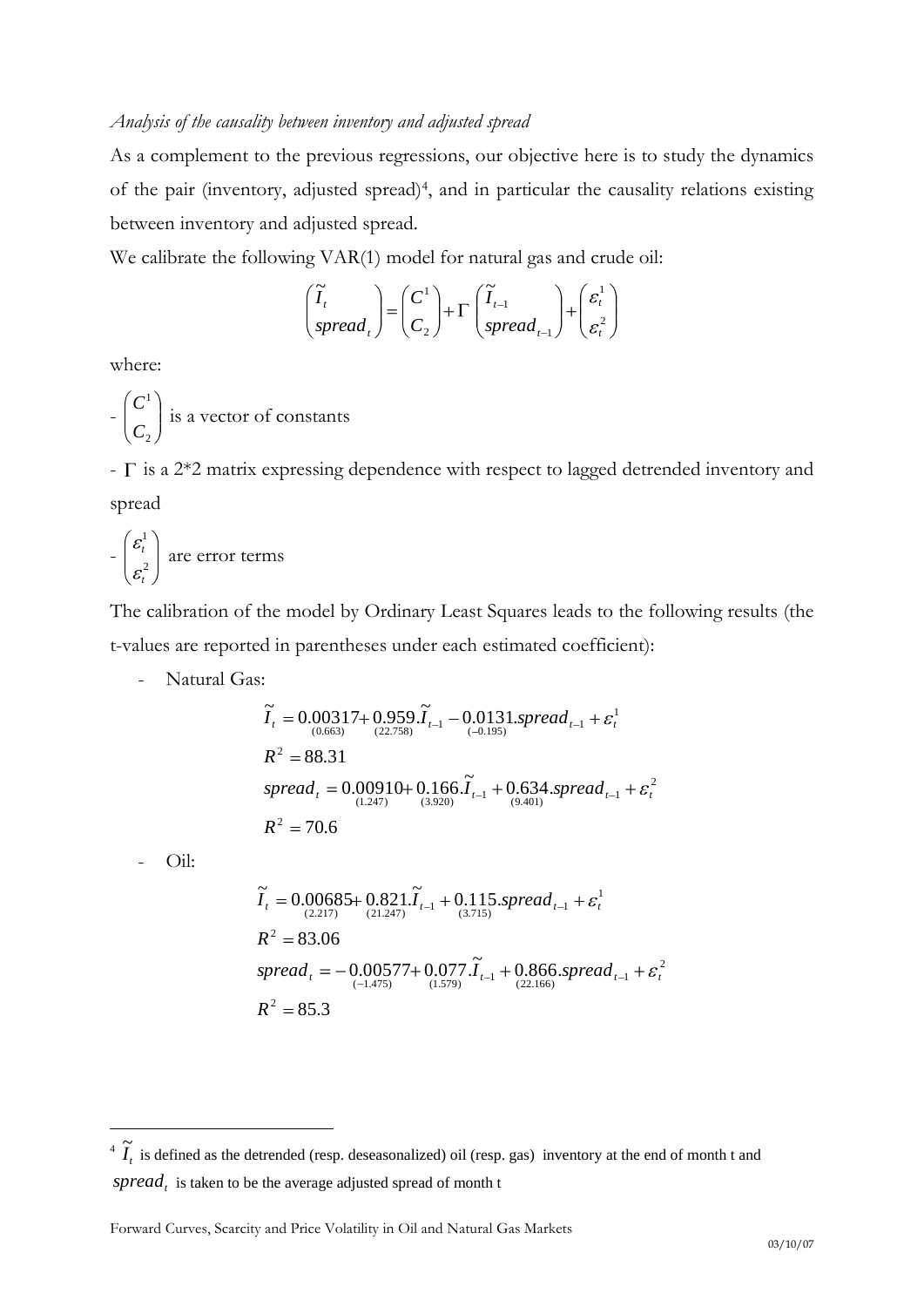We first remark that the inclusion of serial auto-correlation leads to much higher values of  $R^2$  than those derived from the simple linear models (1)-(2). In addition, we observe a difference in causality between gas and oil: for the first energy, causality runs essentially from inventory to adjusted spread whereas for the latter, the causality runs both ways and the impact of the lagged spread on inventory is even more pronounced than the impact of the lagged inventory on the spread.

A likely interpretation is that, in the case of natural gas, seasonality is the dominant feature of the forward curve (as documented in Borovkova and Geman (2007)). In the case of oil, there is no seasonality, since the oil market is a world market; hence, market participants exploit the shape of the oil forward curve to implement both carry and reverse carry strategies.

#### **II. Inventory and price volatility**

As documented by many authors (Pindyck (2004), Geman and Nguyen (2005)), commodity prices are volatile, and volatility itself varies over time. In the case of energy commodities (and some metals for which the issue of exhaustibility has come in the forefront of actuality like copper and zinc), price volatility has been consistently at a high level over the last two years.

A vast body of the financial literature on equity markets has been dedicated to the relationship between news arrival, trading activity, price changes and volatility (see Ané – Geman (2000)), Jones, Kaul & Lipton (1995)). In the case of commodities, a number of authors have argued that it is the knowledge of quantities produced and existing inventories which are the key elements in the derivation of testable predictions about prices and price volatility (Williams and Wright (1991); Ng and Pirrong (1994)). Building on this literature, our goal in this section is to analyze the relationship between inventory and volatility in the US oil and natural gas markets.

The monthly volatilities are estimated as the annualized standard deviations of the returns of the front-month futures prices over two consecutive rolling days. The trajectories of the monthly volatilities of gas and crude oil are plotted in Figures 11 and 12.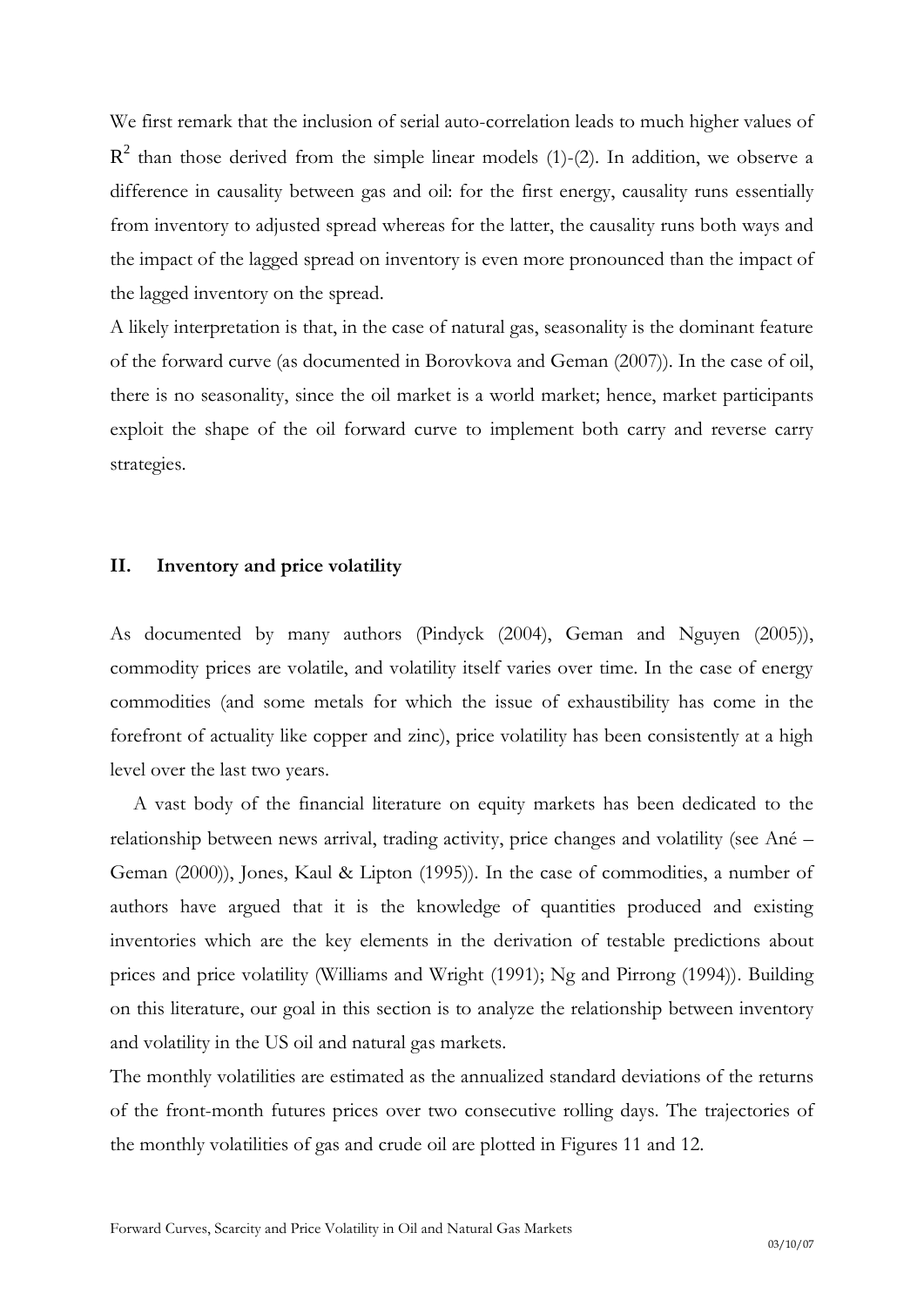We observe a clear seasonal pattern for natural gas volatility (see Figure 11). This feature is related to a greater demand volatility and a higher sensitivity to demand shocks during winter periods. To deseasonalize natural gas volatility, we use again trigonometric functions of time, obtaining the following decomposition (t-values in parentheses):

$$
V_t = 49.97 + 12.68 \cos(2\pi t/12) + 3.75 \cos(2\pi t/6) + 6.06 \sin(2\pi t/6) + \tilde{V}_t
$$
  
<sub>(3.88)</sub>

where  $V_t$  is the original front-month and  $\tilde{V}_t$  the deseasonalized gas volatility.

We plot in Figures 13-14 the gas (resp. crude) front-month deseasonalized (resp. original) volatility in terms of the one-month lagged deseasonalized (resp. detrended) inventory. Note that both detrended or deseasonalized inventory and deseasonalized volatility can take negative values.



**Fig 11**: *Natural Gas front-month volatility and trigonometric fit in %*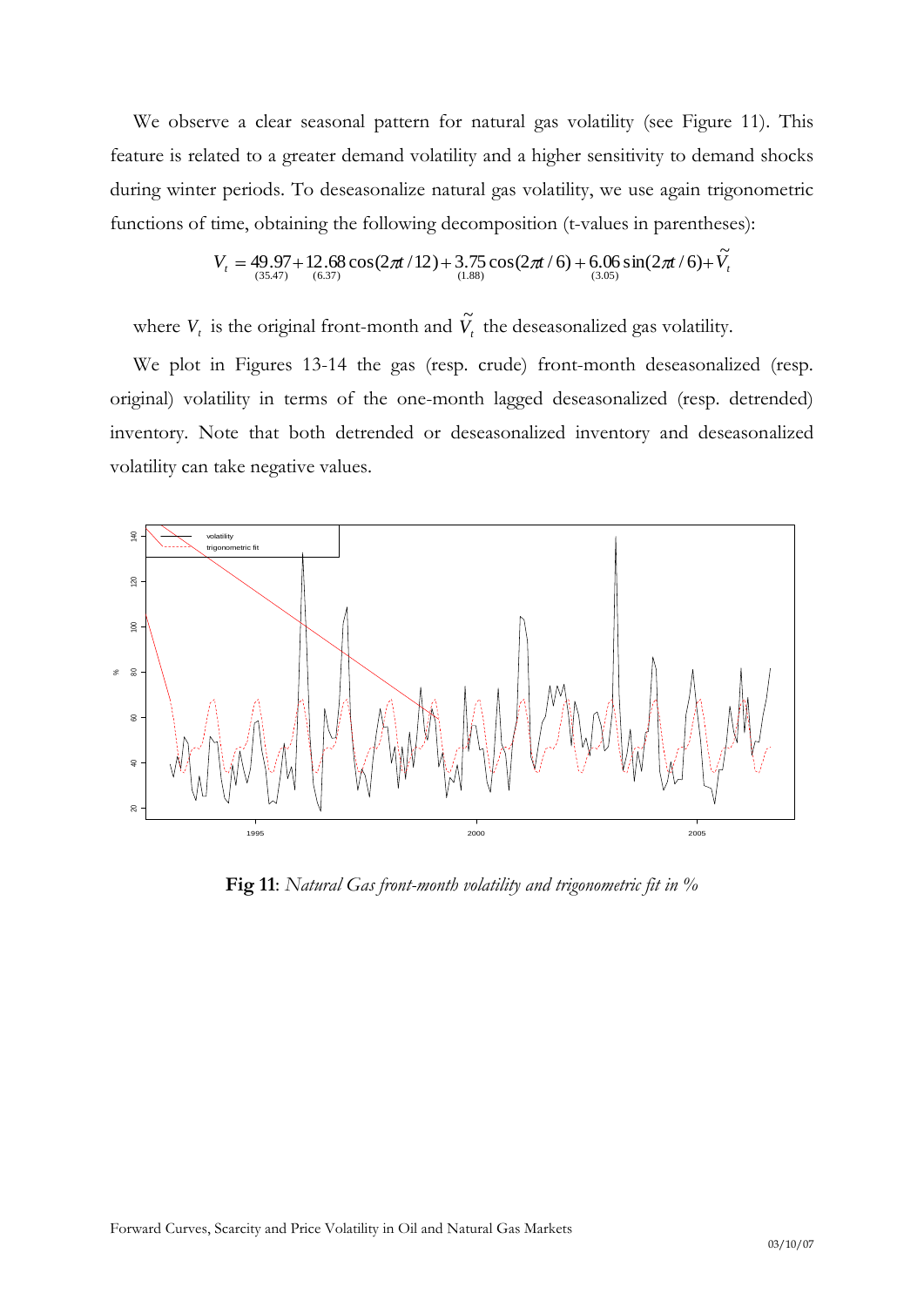

**Fig 12**: *Crude Oil front-month volatility in %*



**Fig 13**: *Natural Gas deseasonalized volatility in terms of deseasonalized inventory and Nadaraya-Watson regression estimate with Gaussian kernel*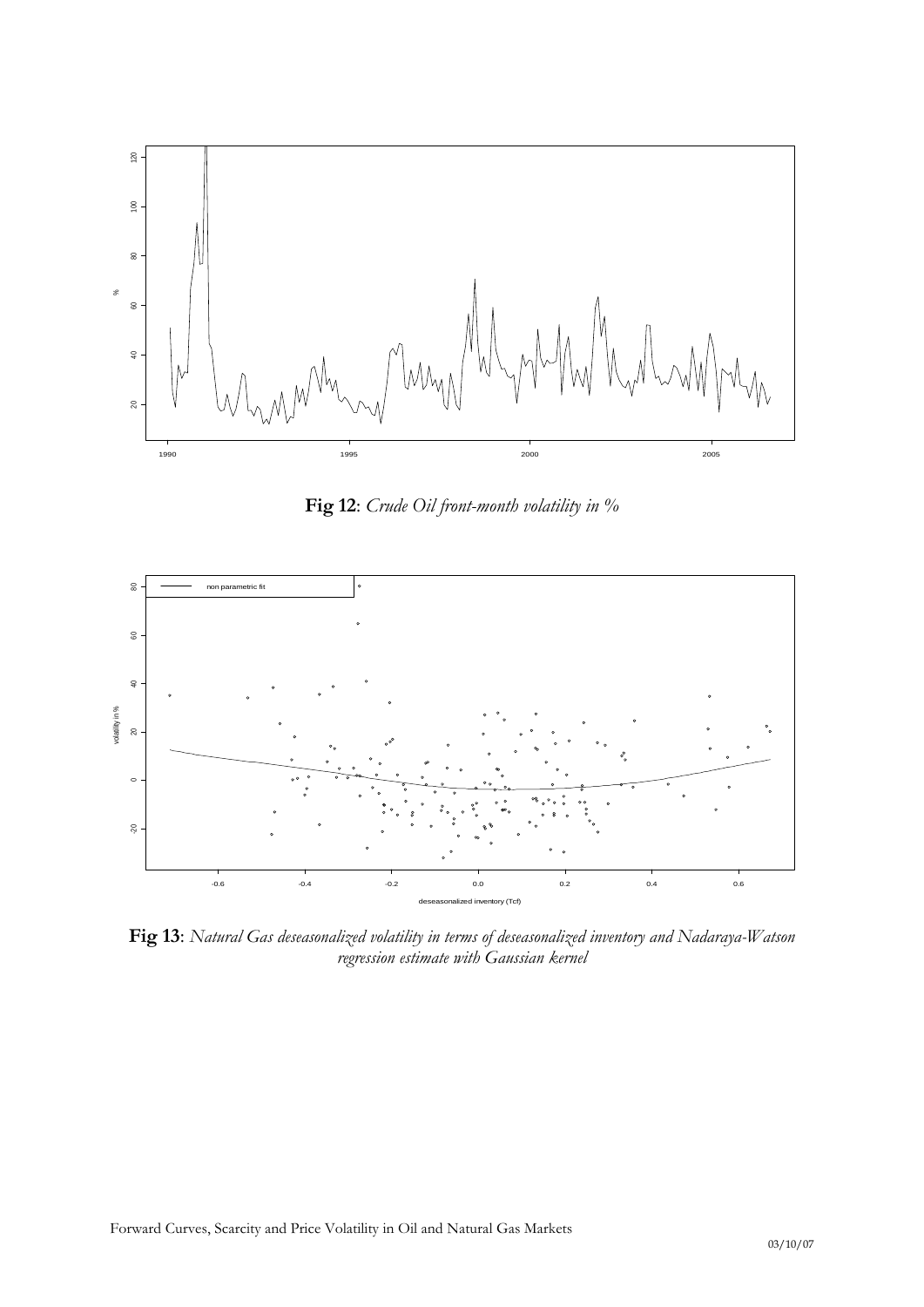

**Fig 14**: *Crude Oil volatility in terms of detrended inventory and Nadaraya-Watson regression estimate with Gaussian kernel*

Correlation tests:

 $\overline{a}$ 

Our purpose here is to study whether there is a significant negative correlation between volatility and inventory: we test the hypothesis H0 that the correlation between volatility and detrended/deseasonalized inventory is null; the alternative hypothesis is a negative correlation. For crude oil, we test the correlation between the detrended inventory and the original front-month volatility. For natural gas, we test successively the correlation between the deseasonalized inventory and:

- the original front-month volatility  $\bullet$
- $\bullet$ the deseasonalized front-month volatility

The test uses the Spearman rank correlation<sup>5</sup> to account for possible non linear dependence and to minimize the impact of extreme values of volatility (see for instance the Gulf War period for crude oil and the winters 1996 and 2003 for natural gas). For each energy commodity, two tests are performed:

<sup>&</sup>lt;sup>5</sup> Given n pairs of observations  $(x_i, y_i)$ , the  $(x_i)$  and  $(y_i)$  are separately assigned rank values. For each pair  $(x_i, y_i)$ , the corresponding difference  $d_i$  between the ranks of  $x_i$  and  $y_i$  is found. The value R is defined by *n i*  $R = \sum d_i$ 1  $\int_{i}^{2}$ . For large samples, the test-statistic is then:  $(n+1)\sqrt{n-1}$  $6R - n(n^2 - 1)$  $n(n+1)\sqrt{n}$  $Z = \frac{6R - n(n^2 - 1)}{2}$ , which is approximately normally distributed under H0.

Forward Curves, Scarcity and Price Volatility in Oil and Natural Gas Markets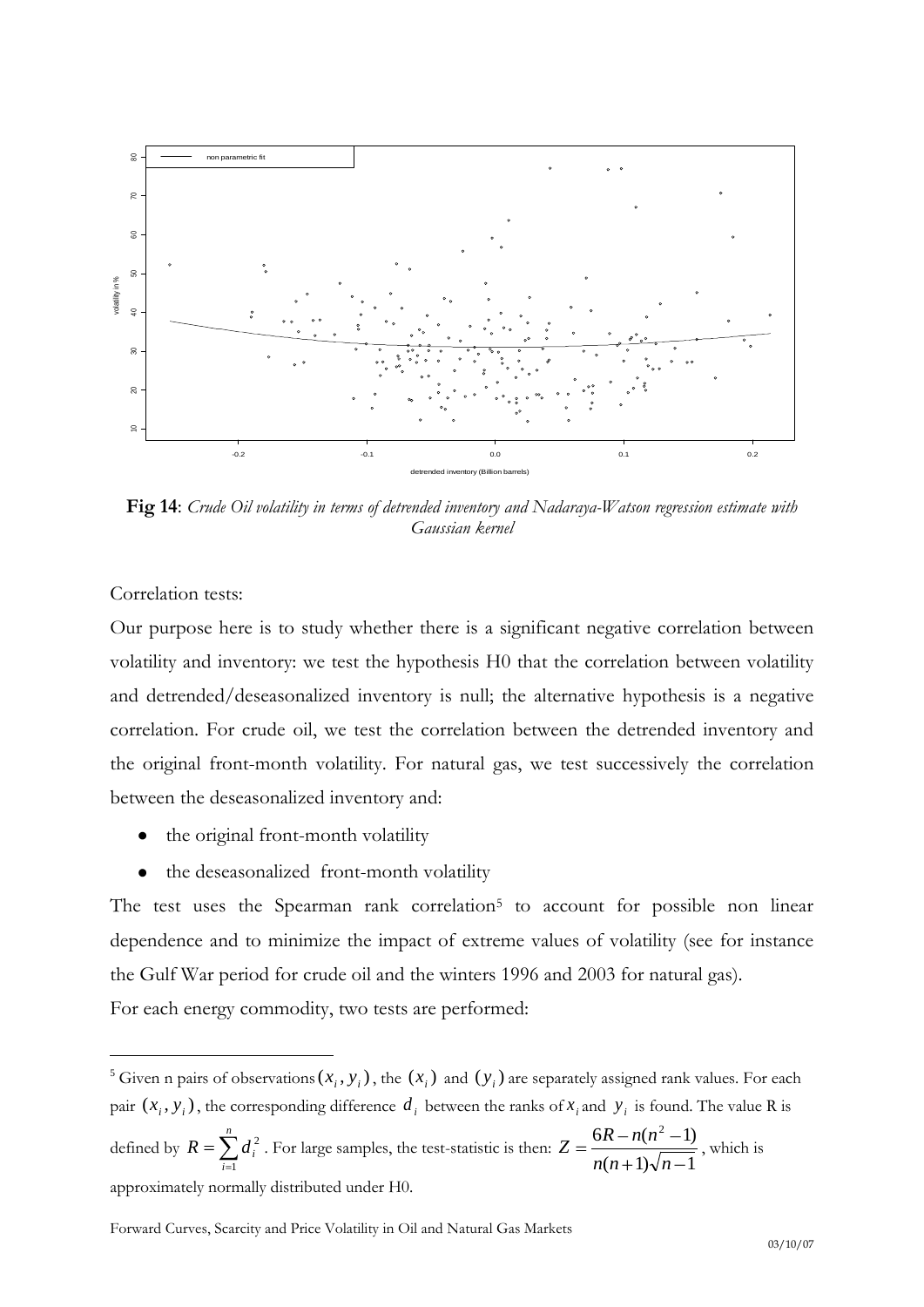- 1) one for the whole period
- 2) the other restricted to the **scarcity periods**, defined as those periods where the detrended/deseasonalized inventory is negative

In addition, for crude oil, we perform the correlation tests on the period Jan 1990-Aug 2006 and on the period May 1991-Aug 2006 (after the Gulf Warf episode), as the period Jan 1990-July 1991 experienced an abnormally high volatility due to high political tensions in major oil producing countries.

The results are displayed in Table 2 below:

|                               | rank correlation | p-value              |  |  |
|-------------------------------|------------------|----------------------|--|--|
| Gas original volatility       |                  |                      |  |  |
| Whole period                  | 0.023            | 0.62                 |  |  |
| Scarcity periods              | $-0.38$          | 0.000029             |  |  |
| Gas deseasonalized volatility |                  |                      |  |  |
| Whole period                  | $-0.056$         | 0.24                 |  |  |
| Scarcity periods              | $-0.49$          | $2.71.10^{\circ}$ -6 |  |  |
| Oil January 1990/August 2006  |                  |                      |  |  |
| Whole period                  | $-0.12$          | 0.05                 |  |  |
| Scarcity periods              | $-0.22$          | 0.01                 |  |  |
| Oil May 1991/August 2006      |                  |                      |  |  |
| Whole period                  | $-0.16$          | 0.01                 |  |  |
| Scarcity periods              | $-0.27$          | 0.004                |  |  |

**Tab 2**: *Rank correlation tests between volatility and inventory: we test the hypothesis Ho that the correlation between original/deseasonalized volatility and detrended/deseasonalized inventory is null; the alternative hypothesis is a negative correlation. The Spearman's rank correlation and p-value of the tests are reported.*

The non-parametric fits in Figures 13 and 14 and the correlation tests exhibit a slightly negative correlation between the two variables over the whole period for crude oil only and a strong negative correlation for lower than average inventory (situation of "scarcity") for the two energy commodities. In addition, using one-month lagged or contemporaneous inventory does not change any of the results, conclusive or not, exhibited for both oil and natural gas (analysis available from the authors upon request).

We observe that the negative correlation during periods of scarcity is much higher in the case of natural gas. Apart from geopolitical events affecting the oil supply worldwide, this property may be explained by the fact that crude oil reserves have an estimated average lifetime of 30 to 35 years, roughly half of the 60 years of current consumption-based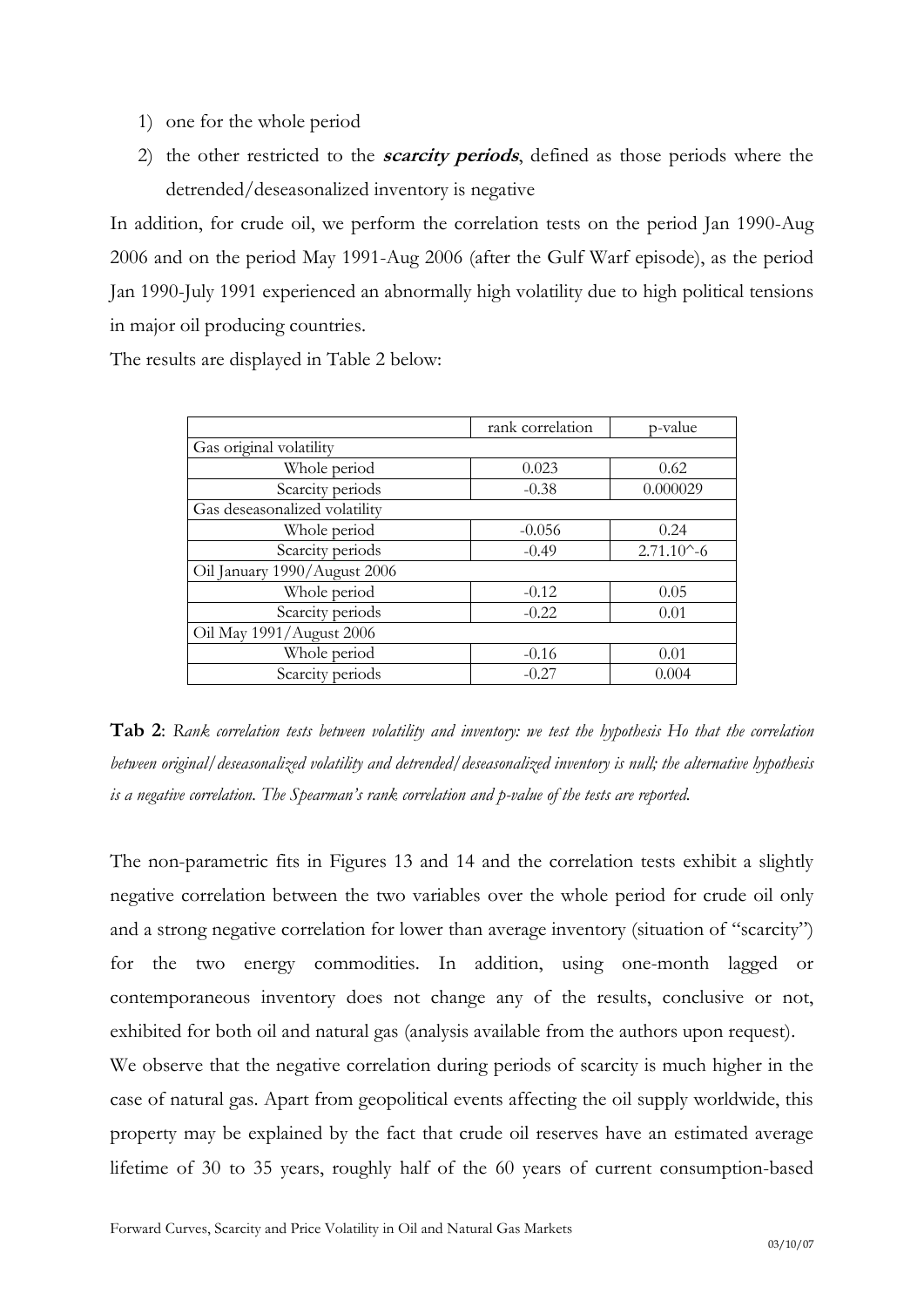natural gas reserves. Hence, any information release on underground reserves' estimates has a major impact on price volatility.

#### **Conclusion**

We have analyzed in this paper the relationship between three quantities which are of crucial importance for all commodities, namely the spread of the forward curve, the available inventory and the spot price volatility. We have documented that for both crude oil and natural gas, inventory is indeed a good proxy for the adjusted spread, confirming and extending to energy commodities the conjecture made by Fama and French (1987) in the case of metals. Regarding the correlation between spot price volatility and inventory, we have exhibited that it is significant (and negative) only in those periods of scarcity when inventory is below its long run average. Lastly, this negative correlation is much higher for natural gas, suggesting that in the case of oil, geopolitical factors also play an important role in explaining price volatility.

### References

Adelman, M.A. and G.C Watkins (2005), "U.S. oil and natural gas reserve prices, 1982-2003", *Energy Economics* 27, 553-571

Ané, T. and H. Geman (2000) "Order Flow, transaction clocks, and normality of asset returns", *Journal of Finance* 55, 2259-2285

Borovkova, S. and H.Geman (2007) "Seasonal and stochastic effects in Commodity Forward Curves", forthcoming *Review of Derivatives Research*

Brennan, M.J. (1958) "The supply of storage", *American Economic Review* 48, 50-72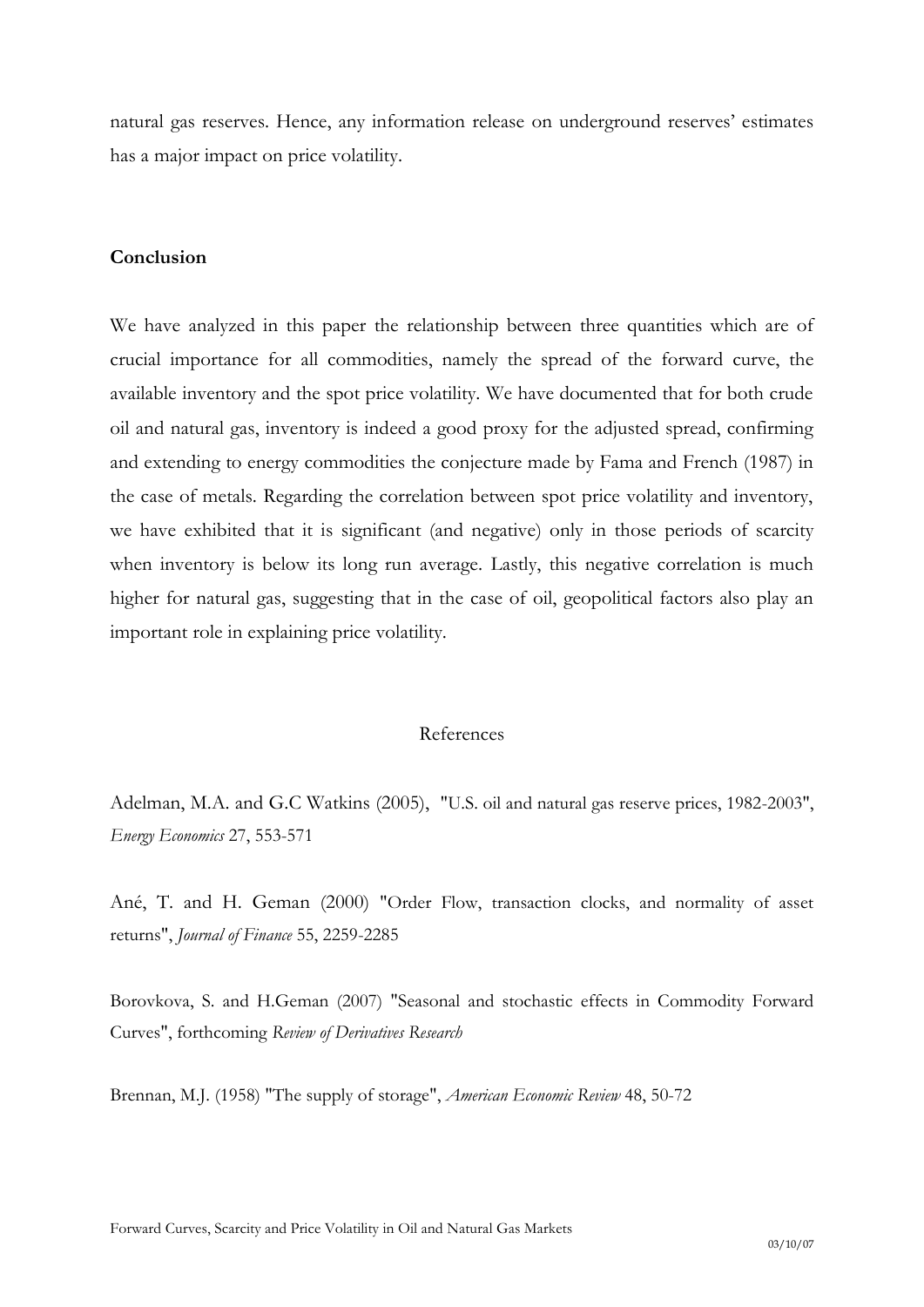Deaton, A. and G. Laroque (1992) "On the behaviour of commodity prices", *Review of Economic Studies* 59, 1-23

Fama, E.F. and K.R. French (1987) "Commodity futures prices: some evidence on forecast power, premiums and the theory of storage", *Journal of Business* 60, 55-73

Gabillon, J. (1991) "The Term Structure of Oil Futures Prices*"*, Oxford Institute of Energy Studies, Working Paper, No. M17

Geman, H. and V.N. Nguyen (2005) "Soybean inventory and forward curves dynamics" *Management Science*

Jones C., L. Kaul and M. Lipton (1994) "Transactions, volume and volatility", *Review of Financial Studies* 7, 631–651

Keynes, J.M. (1930) "The Applied Theory of Money", Macmillan & Co, London

Kaldor, N. (1939) "Speculation and Economic Stability", *The Review of Economic Studies* 7, 1-27

Ng, V.K. and S.C. Pirrong (1994) "Fundamentals and volatility: storage, spreads, and the dynamics of metals prices", *Journal of Business* 67(2), 203-230

Pindyck, R.S. (2004) "Volatility and commodity price dynamics", *The Journal of Futures Markets* 24, 1029-1047

Telser, L.G. (1958), "Futures trading and the storage of cotton and wheat", *Journal of Political Economy* 66, 233-255

Williams, J.C. and B.D. Wright (1991) "Storage and commodity markets", *Cambridge University Press*

Working, H. (1948) "The theory of inverse carrying charge in Futures markets", *Journal of Farm Economics*, 30, 1-28